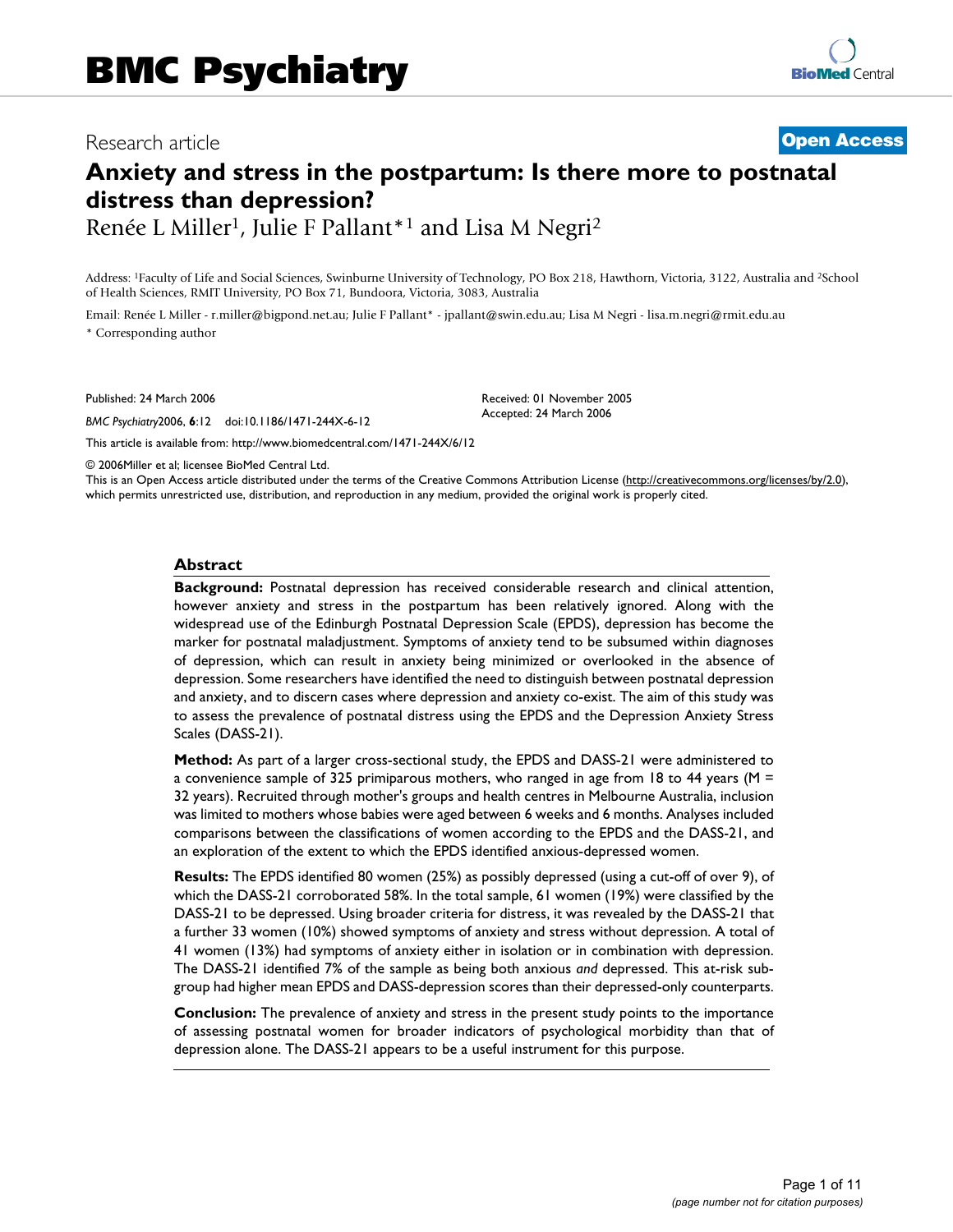# **Background**

Although new motherhood is generally regarded as a joyous and meaningful experience, this period of transition involves a multitude of abrupt changes, and is recognized as a stressful life event [1-4]. It has been reported that around 13% of childbearing women suffer from postnatal depression (see meta-analysis by O'Hara & Swain [5]). The ramifications of undetected or untreated postnatal depression can be far-reaching for the mother, her infant, and her relationship with her partner [6-8].

Postnatal depression is the most prevalent of the postpartum mood disorders, and has therefore received the predominance of research attention in recent years (see Pope [9] for a review). However, several authors have pointed to the importance of distinguishing between postnatal depression and postnatal anxiety [7,9-11]. It is widely acknowledged that anxiety and depression (both as affective states and as clinical disorders) commonly co-exist [7,12]. This is also the case in the postpartum [13-16]. However, anxiety in the postpartum is generally subsumed within diagnoses of depression [9,17] as shown by the widespread use of the Edinburgh Postnatal Depression Scale (EPDS) in postnatal research [7]. Green [14] asserted that the concept of depression might in fact limit our understanding of postnatal distress, suggesting that broader indicators of negative mood need to be considered.

Milgrom, et al. [15] pointed to the importance of distinguishing anxiety from depression in order to provide appropriate treatments that target the symptoms and aetiology of anxiety specifically. This notion is supported by a study by Matthey et al. [7] that found that not all anxious mothers were depressed. Moreover, research with nonpostpartum populations has shown that comorbidity of anxiety and depression – *anxious depression* – manifests more severe symptoms [18], is more difficult to treat than each disorder alone [19], is associated with poorer acute and long-term outcome [18], increases the risk for suicide [20], and requires specific treatment strategies for both sets of symptoms [19]. Matthey, et al. [7] pointed to the "hierarchical diagnostic custom" that requires depression to take precedence even when anxiety symptoms are a prominent feature (p. 144). This focus on depression can result in cases of anxiety (without depression) being undetected, and untreated. Similarly, in cases where depression and anxiety co-occur (*anxious-depression*), there is a risk that treatment strategies focus on the depressive symptoms, at the preclusion of specific treatments for the symptoms of anxiety. Ross, et al. [16] noted the importance of determining whether anxiety symptoms are part of a primary depression, or whether they form their own clinical entity.

Heron, et al. [11] suggested that anxiety may be a precursor to depression as a result of altered physiological pathways, or from the consequences of failing to manage stress. According to Lovibond and Lovibond [21], stress is a distinct negative emotional state that involves chronic arousal and impaired function. In a sample of new mothers, Terry, et al. [4] found evidence linking levels of stress and coping responses to depressive symptomatology.

# *Measurement of postnatal depression*

Several depression rating scales have been developed and validated on non-postpartum populations. However, the validity of these scales has been questioned in terms of their use in the postpartum, because some items (eg. lack of sleep, listlessness, weight loss, and poor concentration) are viewed as part of the 'normal' realm of being a nursing mother, rather than being due to depression [15,22]. Scales that include such symptoms may artificially inflate women's scores on depression, increasing the risk of false positives.

As a result of the potential confounding factors of some depression scales for the postpartum, the Edinburgh Postnatal Depression Scale (EPDS) was developed in 1987 by Cox, Holden, & Sagovsky [23]. The EPDS has been validated in numerous studies (see Pope [9] for a review), and has proven to be a simple, user-friendly, and reliable instrument for screening women for postnatal depression [22-24] in both clinical practice [15,25-29] and in research [30-34]. Although originally designed to measure depression, it has been suggested in a number of recent factor analytic studies [16,35] that the EPDS also taps into symptoms of anxiety.

Most studies use an EPDS score of over 12, which suggests a likelihood of depression [9]. However some researchers suggest a lower cut-off of over 9 to more sensitively detect women with depressive symptomatology [36]. Irrespective of the cut-off used, a positive identification on the EPDS flags the need for further assessment. Because the EPDS does not discriminate levels of depression, additional information is required to meet diagnostic criteria for depression. Several studies have used the Beck Depression Inventory (BDI), in conjunction with the EPDS, for the purposes of assessing the severity of depression in postnatal women [9]. Although it has been demonstrated that the BDI is a psychometrically robust instrument, its use in the postpartum calls for careful interpretation [37]. It has been noted that somatic symptoms that reflect the normal aspects of postnatal life (eg. lack of sleep, tiredness, and weight change) may inflate depression scores on the BDI [15,37], and that episodes of mild depression may not be detected by the BDI at the subclinical level in postnatal women [37].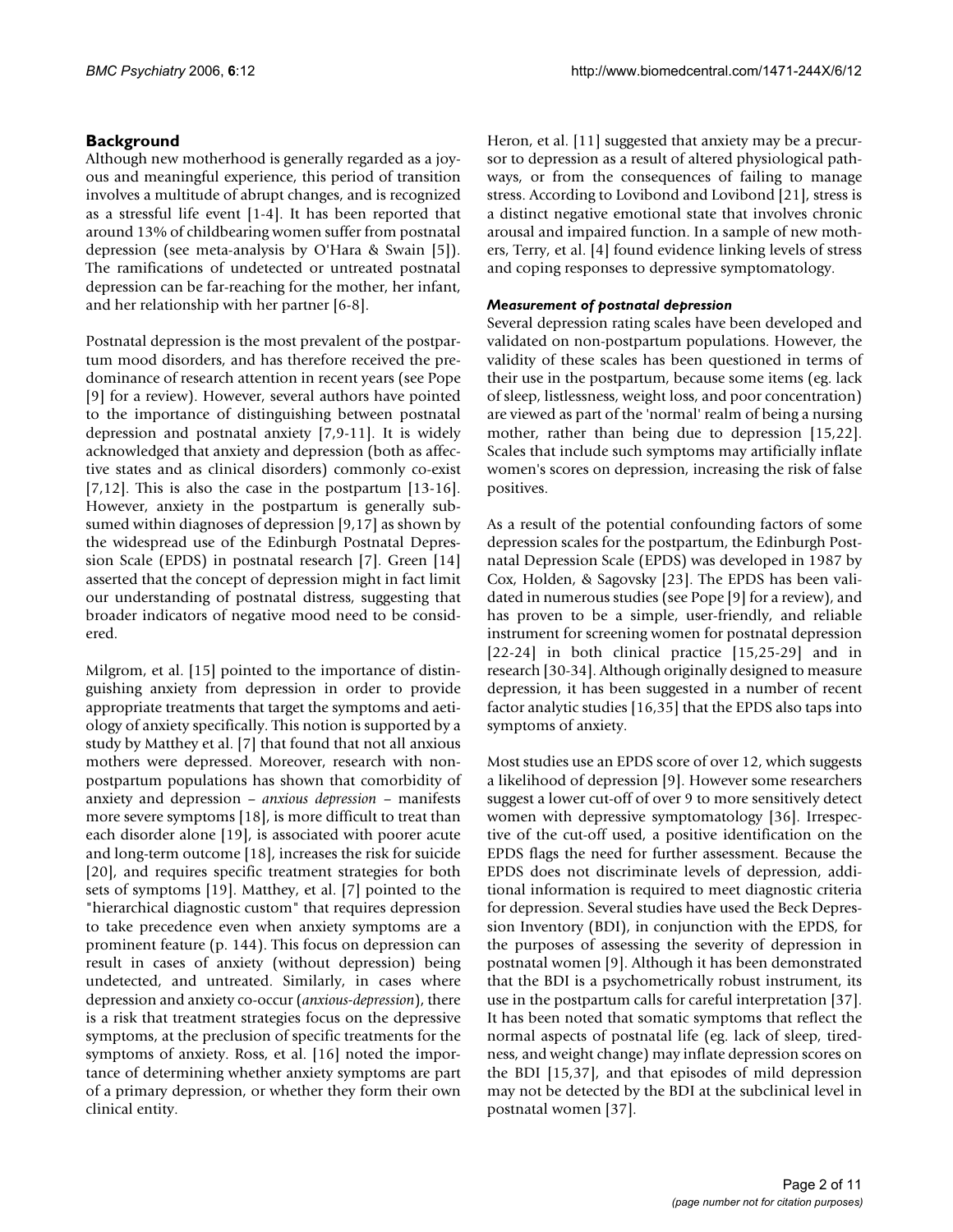#### *The Depression Anxiety and Stress Scales (DASS)*

Empirical analyses in both non-clinical and clinical samples, have shown that conventionally regarded core symptoms of depression, such as sleep disturbance, changes in appetite, weight change, and loss of libido, are weak markers for the syndrome of depression [21]. Following extensive psychometric evaluations to maximally discriminate between depression and anxiety, Lovibond and Lovibond's 'Depression, Anxiety and Stress Scales' (DASS) [38], rejected items that have been identified as potential confounders within the BDI for use in the postpartum. These items included disturbance of sleep, appetite/ weight loss, tiredness, lack of energy, and poor concentration [38]. Scale development of the DASS also yielded a third group of items that characterized a chronic non-specific arousal that the authors termed "stress" [38,39]. The DASS has been found to reliably distinguish between the symptoms of depression (dysphoric mood), anxiety (physiological arousal), and stress (psychological tension and agitation) [40], in both non-clinical [38-40] and clinical samples [40,41]. The authors recommend the use of the DASS in combination with other diagnostic information (such as clinical interviews).

#### *Broadening the criteria for postnatal distress*

The postpartum period arguably represents one of the most important life stages for which the accurate detection and treatment of psychological distress is required. The transition to new motherhood has been associated with emotional distress in up to 30% of women [42], however depression has 'trumped' in terms of representing the diagnostic benchmark for postnatal maladjustment [7]. Given the potential for untreated postnatal distress to adversely affect the ongoing well-being of the mother and her infant, it seems pertinent to distinguish women's negative emotional states, in order to appropriately treat their unique symptoms. In order to represent a more complete picture of affective disturbance following childbirth, we suggest that the term *postnatal distress* be used to identify not only depression, but anxiety, and stress. The DASS was selected in the present study for a number of reasons: (1) its ability to identify these three negative emotional states as separate phenomena, (2) its' capacity to identify comorbidity of these negative emotional states, (3) the fact that it does not include the potential confounding factors for which other depressionseverity scales have been criticized, and (4) its ability to identify mild symptoms of each negative affective state, in order to more fully identify women who might be distressed.

## *Aims of the present study*

According to Lovibond and Lovibond [21], stressful life events have the potential to precipitate episodes of anxiety and depression, and to "lead to a characteristic stress

response involving chronic arousal and impaired function" (p. 335). Given that new motherhood holds the potential to be a stressful life event [2-4], and to elicit various cognitive-affective symptoms [9], it seems reasonable to propose that the DASS be used to assess the negative emotional states of, not only depression, but of anxiety and stress in postnatal women.

The primary aims of the present study were to assess the prevalence of *postnatal distress* in a sample of postnatal women, and to provide a preliminary investigation into the potential use of the EPDS in conjunction with the DASS. To this end, both the EPDS and the DASS were administered to this population. Firstly, the EPDS and the DASS depression scales were used to reflect the prevalence of postnatal depression in the total sample, and the extent to which these two scales corroborated their classifications. Secondly the prevalence of anxiety and stress was explored to form the basis of a broader concept of *postnatal distress*. Using a conceptualization of *postnatal distress* to include depression, anxiety and stress, the present study assessed the extent to which *anxious* and *stressed* mothers might have otherwise been missed using criteria for depression only (using both the EPDS and the DASS). Thirdly, the comorbidity of depression, and anxiety was examined, with particular interest in the sub-group of women who had a combination of depression and anxiety (*anxious-depression*) and the extent to which the EPDS detected these cases.

#### **Methods** *Participants*

# As part of a larger cross-sectional study (on first-time mothers' experiences of motherhood), a convenience sample was obtained in Melbourne, Australia, by inviting primiparous women to voluntarily participate in the study. The study was entitled "Factors associated with first-time mothers' experience of motherhood". Information posters, along with copies of the questionnaires (with reply paid envelopes), were placed in maternal and child health centres, mothers' groups, and doctors' waiting rooms. Women were invited to complete a questionnaire and return it via post, with no identifying information included. In order to reduce the potential confounds of additional children, criteria for inclusion limited participants to first time mothers with no step or foster children. Similarly, to reduce the variability of different stressors impacting women at later stages of infant development, participants were required to be between 6 weeks and 6 months postnatal. This time-period was also consistent with other research that has found that half the cases of postnatal depression occur in the first three months, and three quarters of cases by six months postpartum [43]. The study was approved by the Swinburne University of Technology Ethics Committee.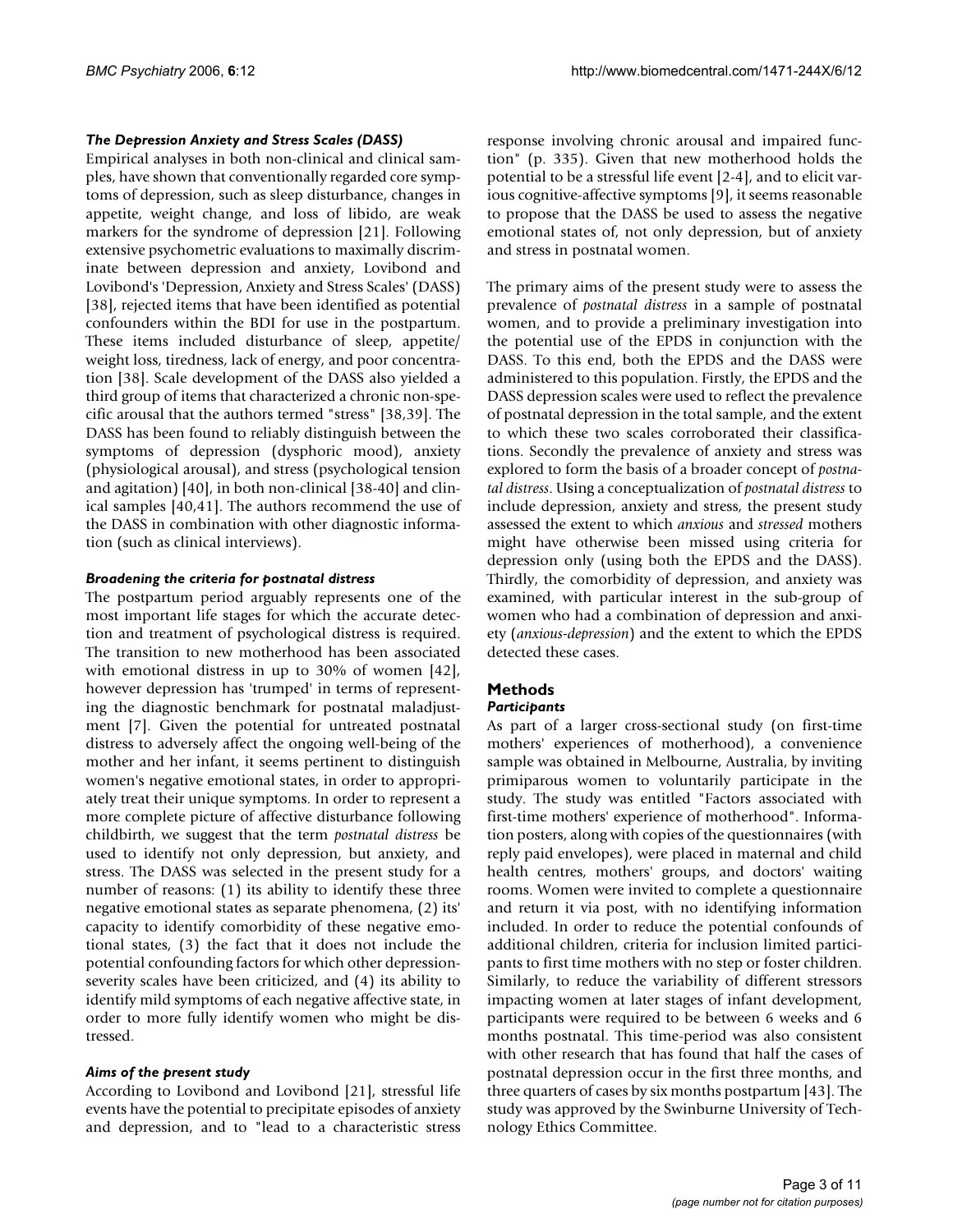A total of 325 women participated in this study ranging in age from 18 to 44 years, with a mean age of 32 years (SD = 4.6). The age of women's babies at the time of completing the questionnaire ranged from 6 weeks to 6 months, with a mean age of 13 weeks (SD = 5.0). The majority of women (94%) were married ( $n = 248$ ) or in a defacto relationship  $(n = 59)$ , with 9 women  $(2.8\%)$  in a non-cohabiting relationship, 5 women (1.5%) who were single, 2 women (0.6%) who were divorced, and 1 woman (0.3%) who was widowed. In relation to educational level, 103 women (31.9%) reported having had no tertiary education, 107 women (33.1%) reported having completed undergraduate university degrees, and 113 women (34.8%) reported having completed postgraduate university degrees.

# *Measures*

# *Depression Anxiety Stress Scales (DASS-21)*

The DASS consists of three self-report scales that have been designed to measure the negative emotional states of depression, anxiety and stress [38]. Lovibond and Lovibond [38] reported that the depression scale measures "...dysphoria, hopelessness, devaluation of life, self-deprecation, lack of interest/involvement, anhedonia, and inertia"; the anxiety scale measures "autonomic arousal, skeletal muscle effects, situational anxiety, and subjective experience of anxious affect"; and the stress scale measures "difficulty relaxing, nervous arousal, and being easily upset/agitated, irritable/over-reactive and impatient" (p.1).

Initially normed on first-year university students [38], the DASS has also been normed on clinical samples revealing adequate psychometric properties [21]. Exploratory factor analyses showed a first order three-factor structure of depression, anxiety and stress [38,41]. Convergent and divergent validity for the DASS has been demonstrated whereby the DASS depression scale correlated strongly with the BDI-II ( $r = .74$ ), and the DASS anxiety scale was highly correlated with the Beck Anxiety Inventory (BAI) (r  $= .81$ ] [21,38].

The DASS-21 is a brief 21 item version of the full DASS, which originally consisted of 42 items. Each of the three DASS-21 scales contains seven items representing the dimensions of depression, anxiety and stress. Participants are asked to rate the extent to which they experienced each state over the past week on a 4-point likert rating scale. Sub-scale scores are derived by totaling the scores. No items are reverse scored. Scores for each sub-scale are multiplied by two to ensure consistent interpretation with the longer 42 item version [38]. The DASS manual [38] provides a series of cut-off values to classify individuals into severity rating categories. These severity ratings are based on percentile scores, *with 0–78 classified as 'normal', 78–87*

*as 'mild', 87–95 as 'moderate', 95–98 as 'severe', and 98–100 as 'extremely severe'* [38]. Lovibond and Lovibond's [38] reported alpha values for the DASS-21 from a student sample (N = 717) were .81 for depression, .73 for anxiety, and .81 for stress. In a clinical sample, Clara, Cox, and Enns [44] reported high levels of internal consistency for the DASS-21 with alpha values of .92 for depression, .81 for anxiety, and .88 for stress. Internal consistency in the present study was explored for each scale of the DASS-21, and Cronbach alpha coefficients were adequate: Depression (.84), Anxiety (.77) and Stress (.86).

# *Edinburgh Postnatal Depression Scale (EPDS)*

The EPDS has been designed to screen postnatal women for the likelihood of postnatal depression [23]. The 10 item scale assesses symptoms of anhedonia and reactivity, self-blame, anxiety, panic, coping, insomnia (due to unhappiness), sadness, tearfulness and self-harm [22]. The EPDS excludes somatic symptoms such as fatigue and change in appetite, which may occur normally in the postpartum, and which may otherwise potentially not discriminate depressed from non-depressed women.

This 10-item scale includes questions such as "*I have been able to laugh and see the funny side of things*" and "*I have blamed myself unnecessarily when things went wrong*". Respondents indicate on a four-point likert scale, the response that best describes the way they have been feeling over the past seven days. Items are scored from 0 to 3 with a maximum total score of 30. The EPDS has been used extensively as a screening tool in clinical practice and in research into various aspects of postnatal depression [9]. Good psychometric properties, including sensitivity and specificity, have been reported for the EPDS using a cut-off of 12 [20,22,23,45]. Some authors have recommended a cut-off of over 9 on the EPDS to increase its' sensitivity in community screening [34,46], despite the fact that many of the women scoring above this threshold may not meet the criteria for clinical depression. This lower threshold has resulted in reported sensitivity values of 84–100% and specificity values of 82–88% [45,46]. The reliability and validity of the EPDS has been well-documented [37]. Cronbach's alpha for the EPDS in the present study was .88.

# **Results**

# *Prevalence of depression according to the EPDS and the DASS*

In the present sample of postnatal women ( $N = 325$ ), the mean score on the EPDS was 6.94 (SD = 4.8). The EPDS identified 36 women (11.3%) to have a score above the commonly recommended cut-off of 12 [23]. However, using a more sensitive cut-off of 9 [34,46] 80 women (25%), were identified as *likely* to be *depressed*. From this point on in the results section, women identified as likely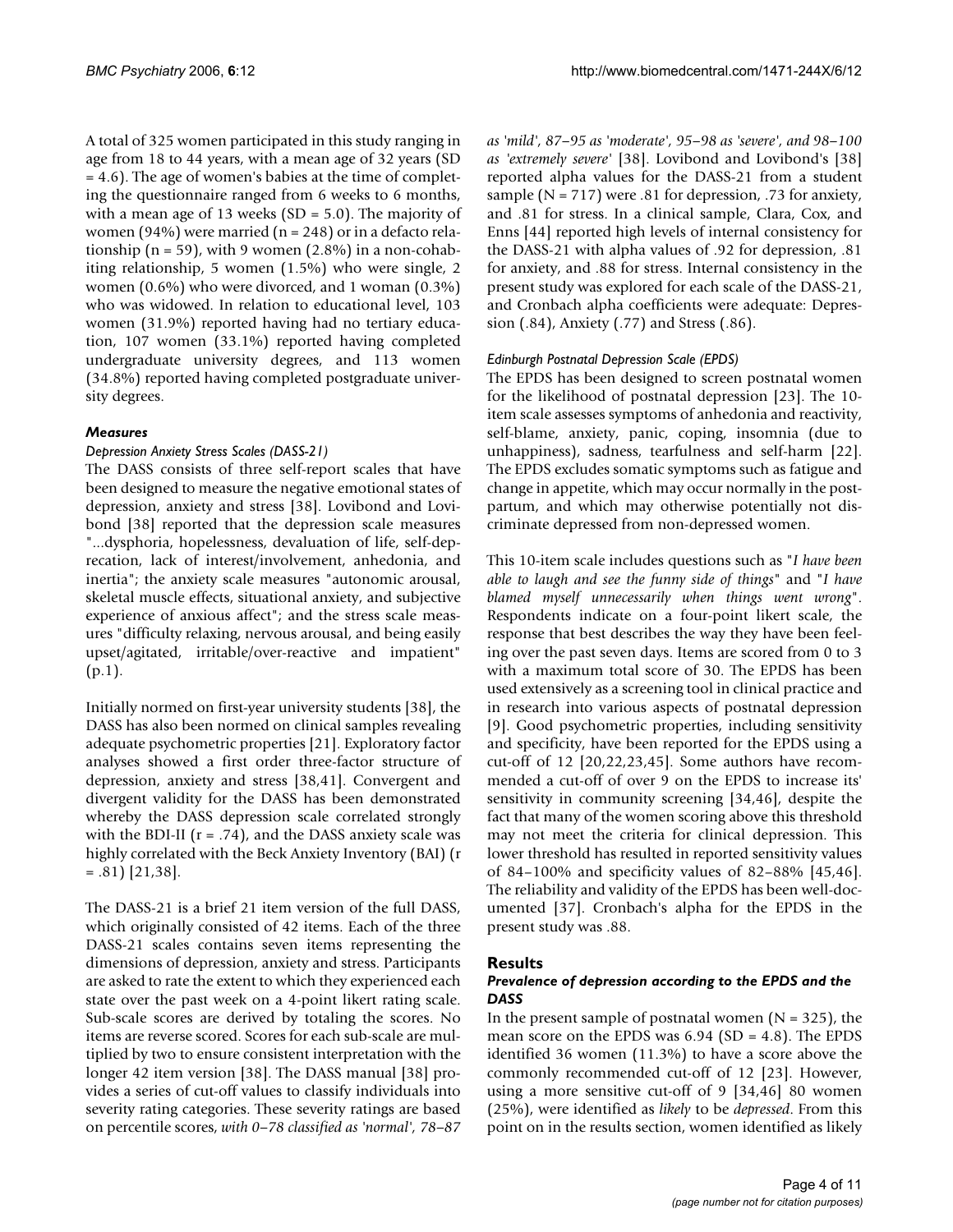

**Figure 1** DASS-21 classifications for women identified as depressed on the EPDS.

to be depressed using a cut-off of over 9 on the EPDS, will be referred to as *likely depressed*. Those women scoring 9 or less on the EPDS will be referred to as *unlikely depressed*.

Consistent with common clinical practice, additional information is required to assess the severity of depression for the women identified as *likely depressed* on the EPDS. In this study the DASS-21 depression scale was used for this purpose. The mean DASS-21 depression score was 5.10 (SD =  $6.4$ ), the mean DASS-21 anxiety score was 3.33 (SD = 5.3) and the mean DASS-21 stress score was 10 (SD = 8.1). The recommended cut-offs in the DASS manual [38] were utilized, resulting in five severity categories: *normal*, *mild*, *moderate*, *severe*, and *extremely severe*. Women scoring in the *normal* category on depression were referred to from this point on as *non-depressed*, and women scoring in the *mild*, *moderate, severe* and *extremely severe* categories were referred to as *depressed*. On the DASS-21, the number and percentage of women identified in this sample as *depressed* was 61 (19%).

An exploration was conducted of the two depression measures in terms of cross classifications. These findings are presented in Figure 1.

## *Prevalence of postnatal distress according to the DASS, and the EPDS*

The present study proposed a broader classification for assessing postnatal *distress*, over and above that of the usual focus on depression. To this end, the DASS-21 was used to assess the severity levels of not only depression, but of anxiety and stress as well. According to the recommended cut-offs in the DASS manual [38] scores were classified into severity categories of *normal*, *mild*, *moderate*, *severe*, and *extremely severe*, with respect to depression, anxiety and stress. Women who scored in the *normal* range on depression, anxiety or stress, are referred to here as *nondepressed*, *non-anxious* and *non-stressed* respectively. Women who scored in the *mild* to *extremely severe* ranges, were referred to as *depressed*, *anxious* or *stressed* respectively.

The first step was to investigate the 80 women who were identified by the EPDS as *likely depressed*, and to present the corresponding DASS-21 classifications for these women. Figure 1 presents the typical clinical pathway, whereby once the 80 women had been identified as being likely candidates for depression (on the EPDS), these women would have been assessed further. According to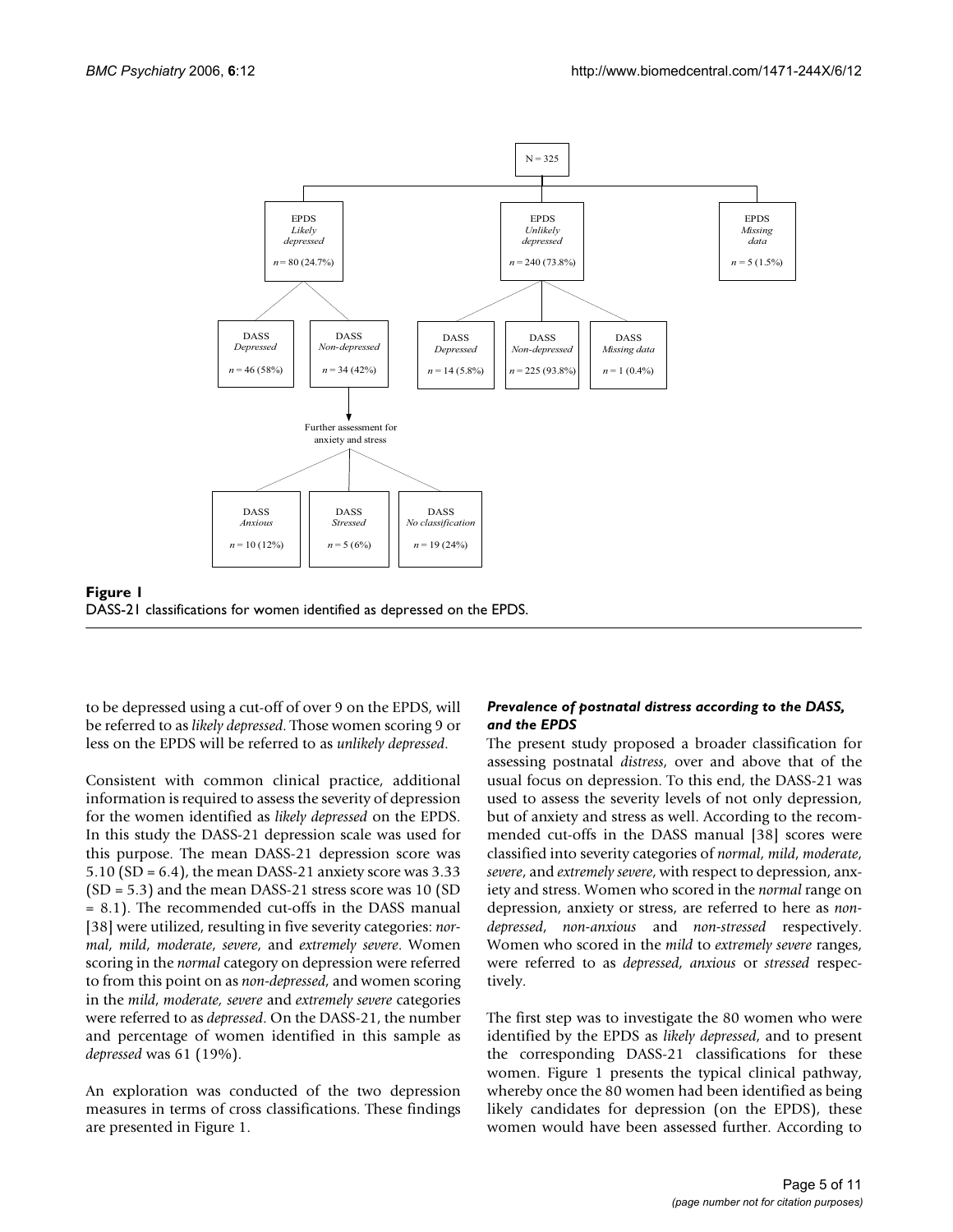**Figure 2** 



the DASS-21, 46 women were classified as *depressed*, and 34 were not. Applying the broader criteria of anxiety and stress using the DASS-21, it was revealed that of the 34 women identified by the EPDS as *likely depressed*, but not corroborated by the DASS-21 depression scale as *depressed*, 10 women were identified as *anxious*, and 5 women as *stressed*. Nineteen women received no classification on the DASS-21 (see Figure 1).

The next step was to investigate the prevalence of depression, anxiety and stress for the total sample, using the DASS-21. Women who scored in the *mild, moderate*, *severe* and *extremely severe* categories on at least one DASS-21 scale (depression, anxiety, or stress) were considered to be postnatally-*distressed*. Using these criteria, 94 women (29%) in the total sample were identified as postnatally*distressed*. Figure 2 presents the number and percentages of women who were *depressed*, *anxious* and *stressed* in the total sample.

According to the DASS-21, an additional 33 women (10%) over and above the 61 women (19%) identified as *depressed* in the total sample, were classified as postnatally *distressed* (i.e., with classifications of anxiety and/or stress). In other words, had depression been the only criterion for which the present sample had been assessed, 33 *distressed* women (a further 10% of the total sample) would have been missed using the DASS-21 depression scale alone.

Returning to the EPDS classifications, of the 80 women identified by the EPDS as *likely depressed*, 46 women

(58%) were correspondingly identified as *depressed* using the DASS-21 depression scale. However of these 80 EPDSidentified women, 15 (19%) were not corroborated by the DASS-21 as being *depressed*, which may have resulted in no further assessment if depression had been the sole criteria. With the inclusion of the DASS-21 anxiety and stress scales, these 15 *distressed* women were able to be identified, whereby 10 women were found to be *anxious*, and 5 women were identified as *stressed*. Of the 240 women classified by the EPDS as *not likely to be depressed*, the DASS-21 revealed that 14 women (6%) were classified as *depressed*. Similarly, of the 240 women identified by the EPDS as *not likely to be depressed*, 8 women (3%) were *anxious*, and 10 women (4%) were *stressed*.

These findings indicate that despite the sensitive EPDS cut-off of over 9, 14 *depressed* women were not identified by the EPDS as *likely to be depressed*, and 18 women who were postnatally *distressed* would not have been assessed further, had the EPDS been the initial screening tool used. With respect to the presence of anxiety in the total sample, 41 women (13%) had symptoms of anxiety either in isolation or in combination with depression and/or stress. This finding further supports the need to include anxiety in the assessment of postnatal women.

#### *Comorbidity of depression, anxiety and stress*

Of particular interest in the present study was the subgroup of women who had both symptoms of depression and of anxiety (*anxious-depression*). Figure 3 shows the classifications for women in the present sample, according to both EPDS and the DASS-21, with *anxious-depressed*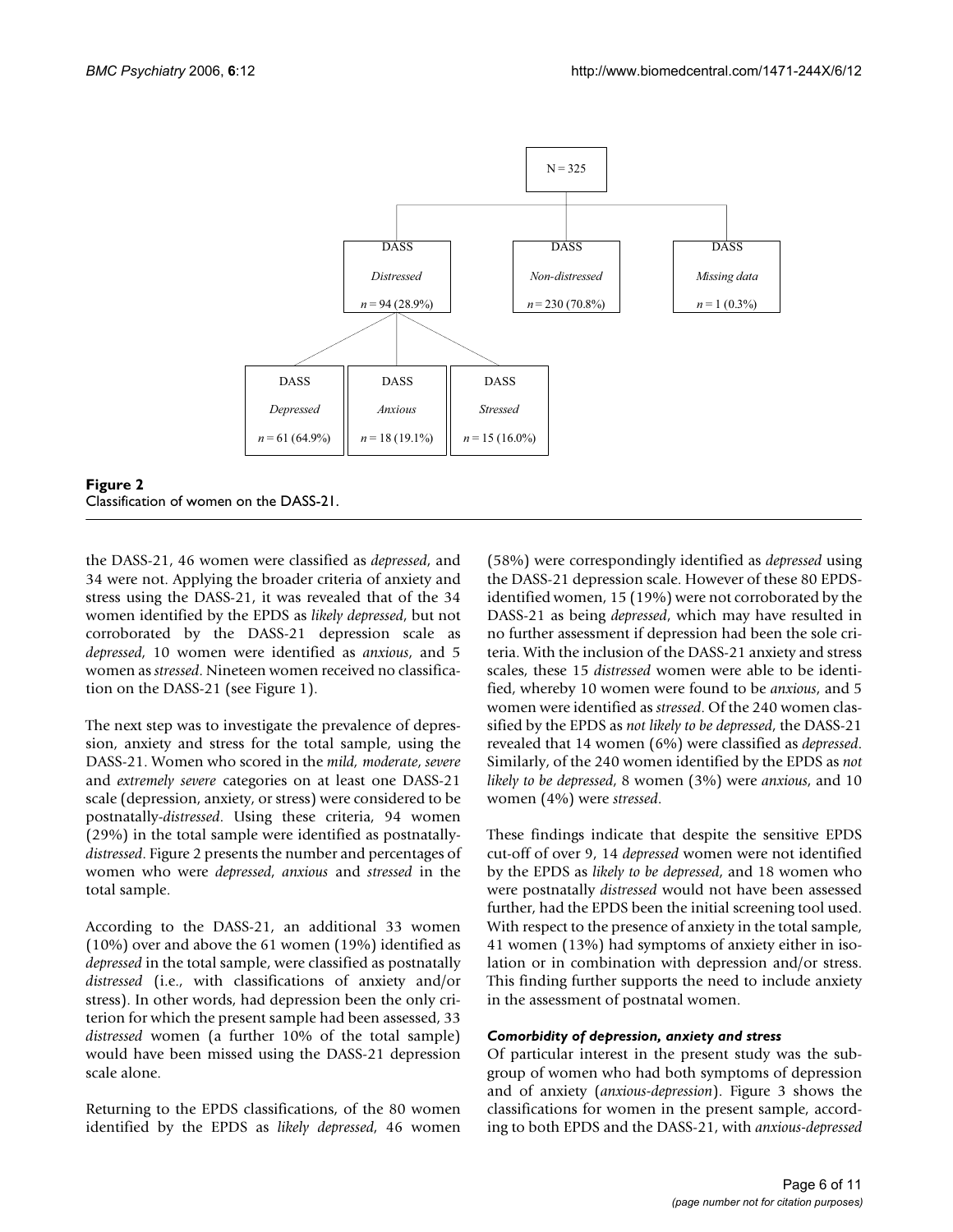

Figure 3 Classification of women on both the DASS-21 and EPDS.

women reflected as a separate group from the women who were just *depressed*.

Figure 3 shows that out of the total sample of women, the DASS-21 found 38 women (12%) to be *depressed*, 23 women (7%) to be *anxious-depressed*, 18 women (6%) to be *anxious* (without depression), and 15 women (5%) to be *stressed* (without depression or anxiety). An interesting finding was the capacity of the EPDS to detect *anxiousdepressed* women more accurately than it failed to detect *anxious-depressed* women. In order to explore this finding statistically, four groups of women were generated according to their classification on the DASS-21. This was done to determine whether there were differences among these four groups of women on EPDS scores. The four groups were the *depressed* group (n = 37), the *anxious-depressed* group (n = 23), the *anxious* group (n = 18) and the *stressed* group ( $n = 15$ ). Because of the negative skew in the distribution of scores on the EPDS (the dependent variable), a non-parametric Kruskal-Wallis test was used. Results indicated a statistically significant difference among the groups. Inspection of the mean ranks revealed that the highest scores on the EPDS were found for the *anxiousdepressed* group (mean rank = 70.83), followed by the *depressed* group (mean rank = 44.35), the *anxious* group

(mean rank = 38.69) and the *stressed* group (mean rank = 26.97) (chi square = 28.42, df = 3, p < .001). These findings point to the capacity of the EPDS to detect *anxiousdepression*.

In order to further interpret these findings, the DASS-21 severity categories (i.e., *mild*, *moderate*, *severe*, and *extremely severe*) were explored for each defined group of women (i.e., *depressed*, *anxious-depressed*, *anxious*, and *stressed*), with the corresponding number of women who received an EPDS classification (i.e., *likely depressed* and *unlikely depressed*) (see Table 1).

The most notable findings in Table 1 are that the EPDS, despite the sensitive cut-off of over 9, did not detect 10 women who had *mild* symptoms of depression, and 2 women who had *moderate* symptoms of depression. The EPDS identified almost all of the *anxious-depressed* women, except for 2 women, both of whom had DASS-21 scores that were *moderate* on depression and *severe* on anxiety. Interestingly, the EPDS (which is a tool to detect the likelihood of depression) identified 10 out of 18 women who were anxious (but not depressed). Similarly, the EPDS detected 5 cases of *stress* (without depression). Inspection of Table 1 suggested that the *anxious-depressed*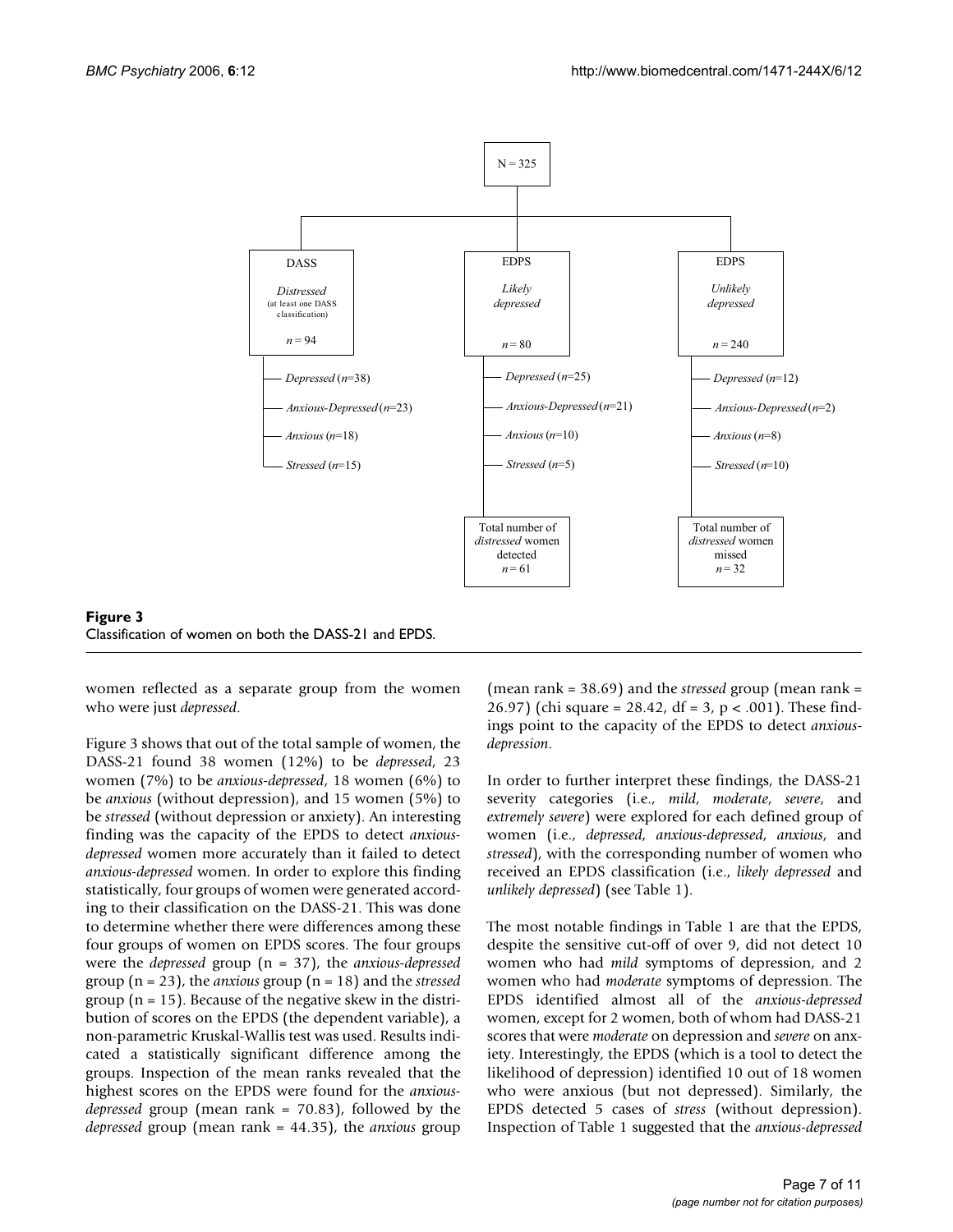|                                    | Mild | Moderate | Severe         | <b>Extremely Severe</b> | No EPDS identification (i.e., unlikely depressed) |
|------------------------------------|------|----------|----------------|-------------------------|---------------------------------------------------|
| Depressed group $(N = 38)$         |      |          |                |                         |                                                   |
| on DASS-depression                 | 24   | 12       |                |                         |                                                   |
| on EPDS-likely depressed           | 4    | 9а       |                |                         | 12                                                |
| Anxious-depressed group $(N = 23)$ |      |          |                |                         |                                                   |
| on DASS-depression                 |      | 9        | 9              |                         |                                                   |
| on EPDS-likely depressed           |      |          | 9              | 2                       | 2 <sup>b</sup>                                    |
| on DASS-anxiety                    | 5    | 8        | 3              |                         |                                                   |
| on EPDS-likely depressed           | 4    | 8        | $\overline{2}$ | 7                       | 2 <sup>b</sup>                                    |
| Anxious group $(N = 18)$           |      |          |                |                         |                                                   |
| on DASS-anxiety                    | 10   | 4        |                |                         |                                                   |
| on EPDS-likely depressed           | 5    |          |                | 3                       | 8                                                 |
| Stressed group $(N = 15)$          |      |          |                |                         |                                                   |
| on DASS-stress                     | 8    | 4        |                |                         |                                                   |
| on EPDS-likely depressed           | 2    |          | $\mathfrak{p}$ |                         | $\overline{10}$                                   |

**Table 1: Numbers of women in each scoring category on DASS-21 depression, anxiety and stress scales for each classified group (***depressed***,** *anxious-depressed***,** *anxious***, and** *stressed***), and the number of women with corresponding EPDS identifications**

a Missing data for one woman who failed to complete the EPDS.

b The EPDS missed 4 classifications, 2 on depression and 2 on anxiety, which accounted for 2 cases of *anxious-depression*.

group of women had more severe scores on DASS-21 depression than the women who were *depressed* (without anxiety). In order to explore this statistically, a Mann-Whitney U test was conducted to determine whether there was a difference between these two groups on DASS-21 depression scores. A significant difference was found between these two groups whereby the *anxious-depressed* group (mean rank = 42.02) had higher scores on DASS-21 depression than the *depressed* (only) group (mean rank = 24.33: Z= $-3.84$ , p < .001).

## **Discussion**

The present study proposed a broader classification for postnatal *distress*, to include measures of not only depression, but of anxiety and stress as well. Some authors have suggested that many women experience distress in the postpartum that is potentially missed using the criteria for depression alone [7,17]. These authors have stated that it is incorrect to conclude that women are functioning well just because they do not fit the criteria for depression. This notion is particularly relevant in light of the potential adverse consequences of untreated distress in new mothers at this critical time.

Applying a broader conceptualization of *postnatal distress* in the present study, 94 women (29% of the total sample) were found to have at least one classification of depression, anxiety or stress, in the *mild*, *moderate*, *severe* or *extremely severe* categories on the DASS-21 [38]. This finding is consistent with Johnson et al. [42], who reported that 30% of newly delivered women were emotionally distressed. The EPDS identified 61 of the 94 distressed

women as *likely depressed*, although according to the DASS-21, 15 of these women were not *depressed*, but were rather *anxious* and/or *stressed*. As is common practice with the use of the EPDS as a screening tool, an index of the severity of depression is required. However, in practice, if a depression scale (in this case the DASS-21 depression scale) had been the only measure used to assess the severity of the 80 EPDS-identified women, these 15 *nondepressed*–but clearly, *distressed*–women would have potentially been overlooked for further investigation and assistance.

The EPDS identified 10 out of 18 *anxious* women, and 21 out of 23 *anxious-depressed* women, showing support for the previous research findings concerning an anxiety subscale within the EPDS [16,35,47-49]. The EPDS however, did not identify 14 women (4%) who were found by the DASS to have *mild* and *moderate* symptoms of depression. This is surprising given the sensitive cut-off (of over 9) that was used on the EPDS. However, with the capacity of the DASS to detect *mild* cases of depression, these women, in practice, could have been attended to, and followed up for worsening symptomatology by the application of the DASS-21 over time. Of more concern, is that the EPDS, as a screening tool, did not identify 18 women (6%) who were *distressed* (i.e, *anxious* and/or *stressed* on the DASS-21). The implication for these 18 women is that in practice, they could 'fall through the cracks' due to an overreliance on depression being the marker for distress in the postpartum. Taken together, the findings of this study demonstrate that a total of 33 women (10% of the total sample) might have been overlooked if depression had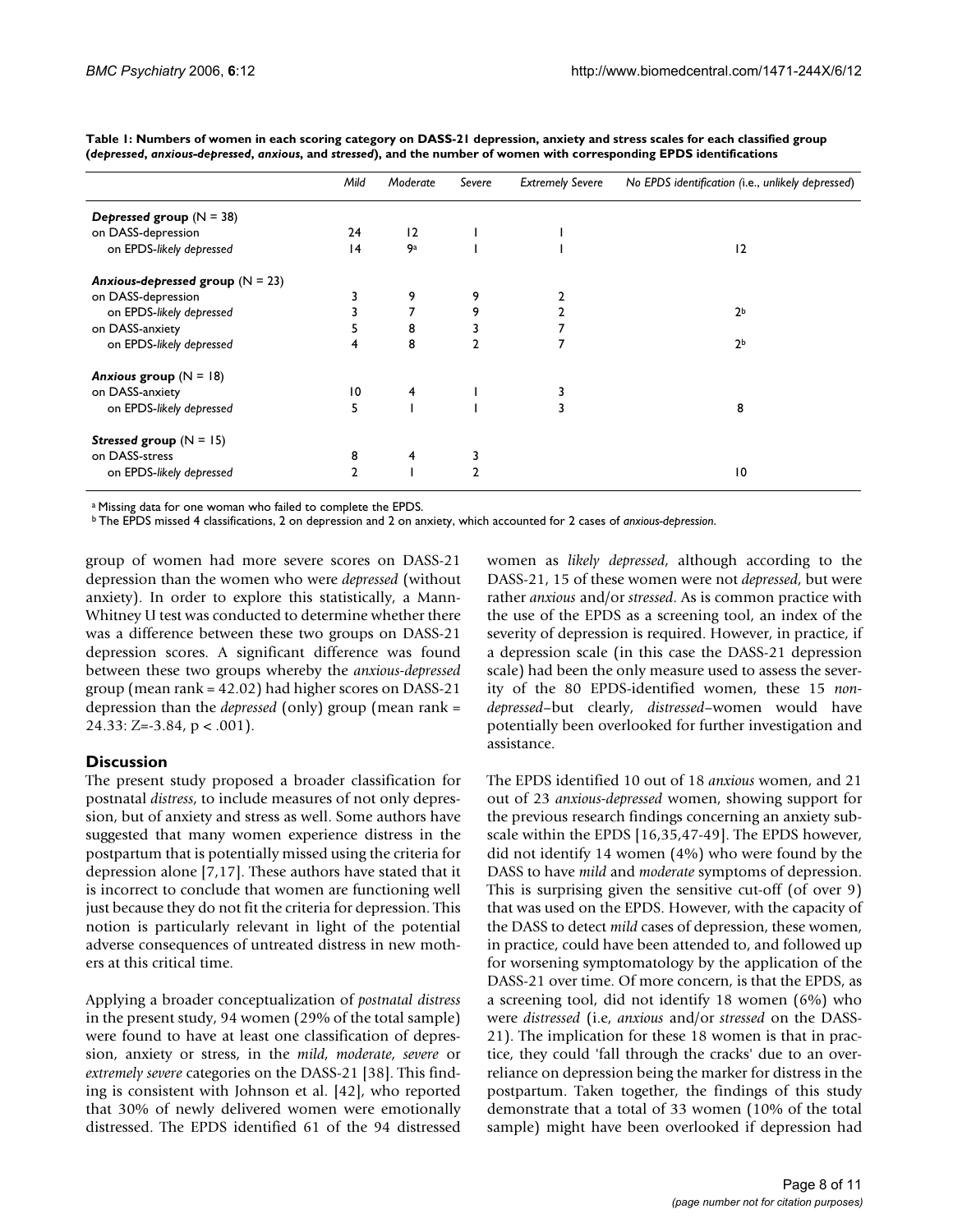been the sole marker upon which postnatal distress was determined.

The present study not only showed the ability of the DASS-21 to disentangle classifications of depression, from anxiety and stress, but also demonstrated its capacity to identify comorbid classifications. The sub-group of *anxious-depressed* women was of particular interest in the present study as some authors have identified that (nonpostpartum) patients in whom anxiety and depression cooccur, manifest more severe symptoms [18] are more difficult to treat [19], show poorer acute and long-term outcomes [18], and are at increased risk for suicide [20] than patients with either pure anxiety or depression. It has also been reported that patients with sub-threshold depression and anxiety are at a greater risk for developing a threshold disorder following a psychosocial stressor [50]. In the present study, the DASS-21 identified 61 women (19%) to be *depressed*, of whom 23 (7% of the total sample) were also *anxious* (*anxious-depressed*). These *anxious-depressed* mothers were found to have significantly higher levels of depressive symptoms on both the DASS-21 and the EPDS compared to participants who reached criteria for depression alone. These findings point to the clinical importance of detecting this group so that appropriate interventions can be implemented.

Arguably, new motherhood is one of the most important life stages requiring the accurate detection and treatment of distress. The findings of the present study demonstrate the utility of the DASS-21, in conjunction with the EPDS, for detecting depression, anxiety and stress as distinct emotional states; for detecting cases where a combination of symptoms are present; and for its capacity to detect mild cases of depression, with reduced likelihood of confounding depression with normal concomitants of postpartum life.

## *Limitations of the present study*

There are a number of limitations of the study that may restrict its generalizability. Respondents were recruited from mothers' groups; health centres and doctors' surgeries by placing posters encouraging women to collect and complete a questionnaire concerning their experience of first time motherhood. Individual women were not approached directly. Given the non-intrusive data collection procedure used in this study there was no way of assessing the representativeness of the women choosing to volunteer. The high proportion of tertiary educated women (i.e., two thirds of the sample) may be a reflection of a self-selection bias, with highly educated women being more willing to take the time to complete and return the questionnaire. Further research is needed to replicate this study using sampling designs that allow a more representative sample of women from a wider variety of backgrounds, and socio-economic and educational levels. No formal diagnostic structured interview was conducted in this study in order to provide a 'gold standard' against which to validate the DASS-21 for its use in postnatal populations. Further studies are necessary to address this issue and to also assess the usefulness of the DASS-21 in populations of antenatal women [10,14,16] and multiparous women.

# **Conclusion**

The present study points to the need for a broader assessment of distress in the postpartum with a view to prevention and early intervention [10]. The DASS-21 appears to be a useful tool for broadening the criteria for postnatal *distress*, over and above that of depression to include anxiety and stress. It may serve as a worthwhile addition to the widely used EPDS, by providing continuous ratings of severity on the three negative emotional states of depression, anxiety, and stress, and by identifying the comorbidity of these states. For as long as the focus of postnatal maladjustment is on depression, failure to identify and treat significant symptoms of anxiety and stress may leave women vulnerable to worsening symptomatology. Untreated maternal distress can have a substantial impact on the well-being of the mother, her relationships and her infant. The DASS-21 is a brief, easy to administer, inventory that may assist practitioners (along with clinical interviews) to more effectively assess and treat new mothers who may be depressed, anxious and/or stressed in the postpartum.

## **Competing interests**

The author(s) declare that they have no competing interests.

## **Authors' contributions**

JP supervised the design of the study and the statistical analyses undertaken. RM collected and analyzed the data and prepared a draft of the article. LN advised on the research design and preparation of the article. All authors contributed to the preparation of the article. All authors read and approved the final manuscript.

## **Acknowledgements**

We wish to thank the maternal and child health nurses who took to the time to make the questionnaire available to new mothers. We also wish to thank all the new mothers who took the time to participate in this research. This research was supported by an Australian Postgraduate Award, for which we are grateful.

#### **References**

- 1. Cutrona CE: **[Causal attributions and perinatal depression.](http://www.ncbi.nlm.nih.gov/entrez/query.fcgi?cmd=Retrieve&db=PubMed&dopt=Abstract&list_uids=6863731)** *J Abnorm Psychol* 1983, **92:**161-172.
- 2. Terry DJ: **Stress, coping and adaptation to new parenthood.** *J Soc Pers Relat* 1991, **8:**527-547.
- 3. Terry DJ: **Predictors of subjective stress in a sample of new parents.** *Aust J Psychol* 1991, **43:**29-36.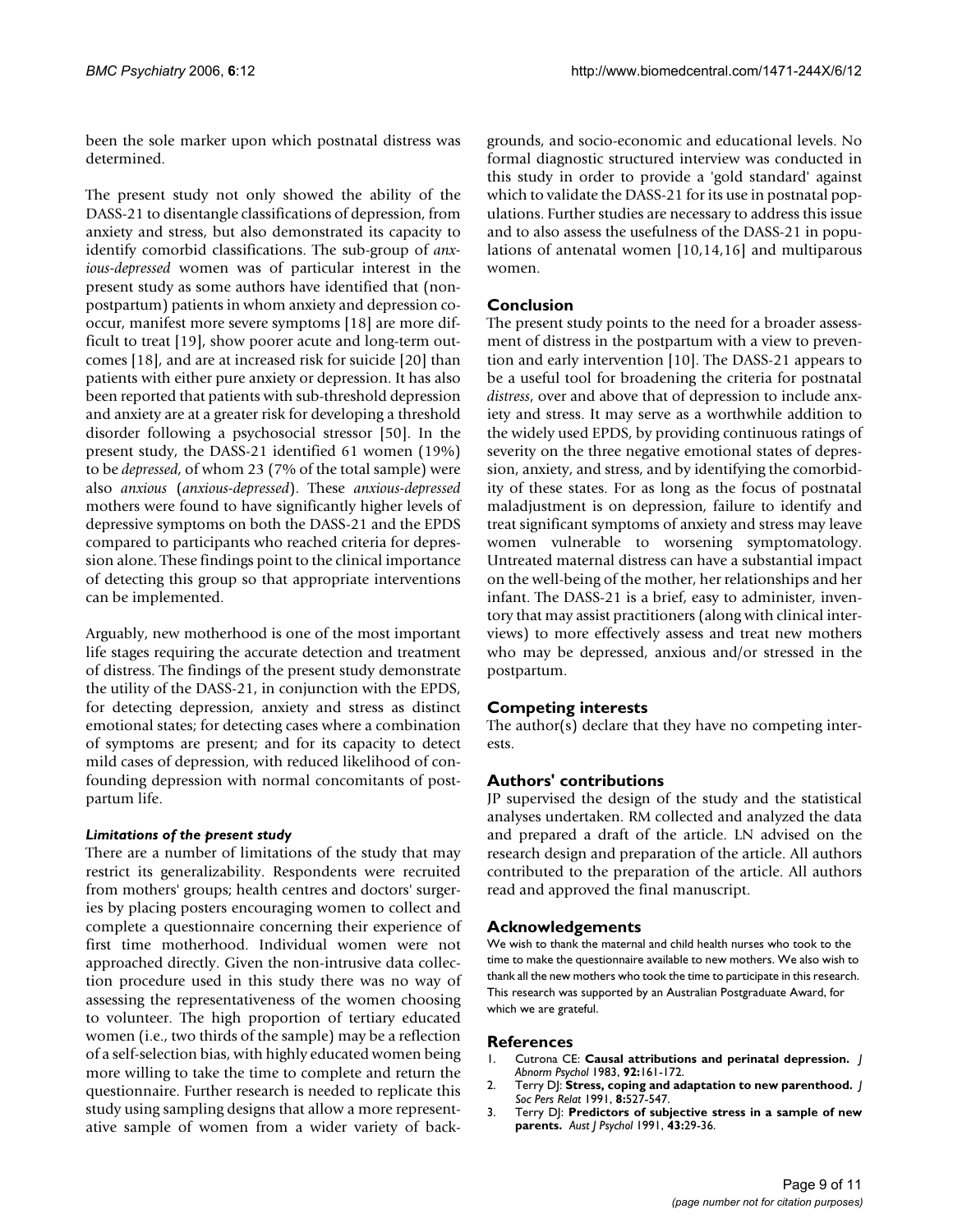- 4. Terry DJ, Mayocchi L, Hynes GJ: **[Depressive symptomology in](http://www.ncbi.nlm.nih.gov/entrez/query.fcgi?cmd=Retrieve&db=PubMed&dopt=Abstract&list_uids=8723003) [new mothers: A stress and coping perspective.](http://www.ncbi.nlm.nih.gov/entrez/query.fcgi?cmd=Retrieve&db=PubMed&dopt=Abstract&list_uids=8723003)** *J Abnorm Psychol* 1996, **105:**220-231.
- 5. O'Hara MW, Swain AM: **Rates and risk of postpartum depression: A meta-analysis.** *Int Rev Psychiatry* 1996, **8:**37-54.
- 6. Boath E, Bradley E, Anthony P: **Users' views of two alternative approaches to the treatment of postnatal depression.** *J Reprod Infant Psychol* 2004, **22:**13-24.
- 7. Matthey S, Barnett B, Howie P, Kavanagh KJ: **[Diagnosing postpar](http://www.ncbi.nlm.nih.gov/entrez/query.fcgi?cmd=Retrieve&db=PubMed&dopt=Abstract&list_uids=12706515)[tum depression in mothers and fathers: Whatever happened](http://www.ncbi.nlm.nih.gov/entrez/query.fcgi?cmd=Retrieve&db=PubMed&dopt=Abstract&list_uids=12706515) [to anxiety.](http://www.ncbi.nlm.nih.gov/entrez/query.fcgi?cmd=Retrieve&db=PubMed&dopt=Abstract&list_uids=12706515)** *J Affect Disord* 2003, **74:**139-147.
- 8. Murray L, Cooper P: **Postpartum depression and childhood development.** London , Guilford Press; 1997.
- Pope S: An information paper: Postnatal depression: A sys**tematic review of published scientific literature to 1999.** Canberra , National Health and Medical Research Council; 2000.
- 10. Austin MP: **[Antenatal screening and early intervention for](http://www.ncbi.nlm.nih.gov/entrez/query.fcgi?cmd=Retrieve&db=PubMed&dopt=Abstract&list_uids=14963727) ['perinatal' distress, depression and anxiety: Where to from](http://www.ncbi.nlm.nih.gov/entrez/query.fcgi?cmd=Retrieve&db=PubMed&dopt=Abstract&list_uids=14963727) [here?](http://www.ncbi.nlm.nih.gov/entrez/query.fcgi?cmd=Retrieve&db=PubMed&dopt=Abstract&list_uids=14963727)** *Arch Women Ment Health* 2004, **7:**1-6.
- 11. Heron J, O'Connor TG, Evans J, Golding J, Glover V: **[The course of](http://www.ncbi.nlm.nih.gov/entrez/query.fcgi?cmd=Retrieve&db=PubMed&dopt=Abstract&list_uids=15094259) [anxiety and depression through pregnancy and postpartum](http://www.ncbi.nlm.nih.gov/entrez/query.fcgi?cmd=Retrieve&db=PubMed&dopt=Abstract&list_uids=15094259) [in a community sample.](http://www.ncbi.nlm.nih.gov/entrez/query.fcgi?cmd=Retrieve&db=PubMed&dopt=Abstract&list_uids=15094259)** *J Affect Disord* 2004, **80:**65-73.
- 12. Sanderson WC, Di Nardo PA, Rapee RM, Barlow DH: **[Syndrome](http://www.ncbi.nlm.nih.gov/entrez/query.fcgi?cmd=Retrieve&db=PubMed&dopt=Abstract&list_uids=2212281) [comorbidity in patients diagnosed with a DSM-111-R anxiety](http://www.ncbi.nlm.nih.gov/entrez/query.fcgi?cmd=Retrieve&db=PubMed&dopt=Abstract&list_uids=2212281) [disorder.](http://www.ncbi.nlm.nih.gov/entrez/query.fcgi?cmd=Retrieve&db=PubMed&dopt=Abstract&list_uids=2212281)** *J Abnorm Psychol* 1990, **99:**308-312.
- 13. Astbury J, Brown S, Lumley J, Small R: **[Birth events, birth experi](http://www.ncbi.nlm.nih.gov/entrez/query.fcgi?cmd=Retrieve&db=PubMed&dopt=Abstract&list_uids=7948335)[ences and social differences in postnatal depression.](http://www.ncbi.nlm.nih.gov/entrez/query.fcgi?cmd=Retrieve&db=PubMed&dopt=Abstract&list_uids=7948335)** *Aust J Public Health* 1994, **18(2):**176-184.
- 14. Green JM: **Postnatal depression or perinatal dysphoria? Findings from a longitudinal community-based study using the Edinburgh Postnatal Depression Scale.** *J Reprod Infant Psychol* 1998, **16:**143-155.
- 15. Milgrom J, Martin PR, Negri LM: **Treating postnatal depression: a psychological approach for health care practitioners.** Chichester , John Wiley and Sons; 1999.
- 16. Ross LE, Gilbert Evans SE, Sellers EM, Romach MK: **[Measurement](http://www.ncbi.nlm.nih.gov/entrez/query.fcgi?cmd=Retrieve&db=PubMed&dopt=Abstract&list_uids=12715264) [issues in postpartum depression part 1: Anxiety as a feature](http://www.ncbi.nlm.nih.gov/entrez/query.fcgi?cmd=Retrieve&db=PubMed&dopt=Abstract&list_uids=12715264) [of postpartum depression.](http://www.ncbi.nlm.nih.gov/entrez/query.fcgi?cmd=Retrieve&db=PubMed&dopt=Abstract&list_uids=12715264)** *Arch Women Ment Health* 2003, **6:**51-57.
- 17. Fisher JRW, Feekery CJ, Rowe-Murray HJ: **[Nature, severity and](http://www.ncbi.nlm.nih.gov/entrez/query.fcgi?cmd=Retrieve&db=PubMed&dopt=Abstract&list_uids=12030994) [correlates of psychological distress in women admitted to a](http://www.ncbi.nlm.nih.gov/entrez/query.fcgi?cmd=Retrieve&db=PubMed&dopt=Abstract&list_uids=12030994) [private mother-baby unit.](http://www.ncbi.nlm.nih.gov/entrez/query.fcgi?cmd=Retrieve&db=PubMed&dopt=Abstract&list_uids=12030994)** *J Paediatr Child Health* 2002, **38(2):**140-145.
- 18. Rivas-Vazquez RA, Saffa-Biller D, Ruiz I, Blais MA, Rivas-Vazquez A: **Current issues in anxiety and depression: Comorbid, mixed and subthreshold disorders.** *Prof Psychol Res Pr* 2004, **35:**74-83.
- 19. Emmanuel J, Simmonds S, Tyrer P: Systematic review of the out**come of anxiety and depressive disorders.** *Br J Psychiatry* 1998, **Suppl. 34(173):**35-41.
- 20. Fawcett J: **[The detection and consequences of anxiety in clini](http://www.ncbi.nlm.nih.gov/entrez/query.fcgi?cmd=Retrieve&db=PubMed&dopt=Abstract&list_uids=9236734)[cal depression.](http://www.ncbi.nlm.nih.gov/entrez/query.fcgi?cmd=Retrieve&db=PubMed&dopt=Abstract&list_uids=9236734)** *J Clin Psychiatry* 1997, **58(Suppl. 8):**35-40.
- 21. Lovibond PF, Lovibond SH: **[The structure of negative emotional](http://www.ncbi.nlm.nih.gov/entrez/query.fcgi?cmd=Retrieve&db=PubMed&dopt=Abstract&list_uids=7726811) states: Comparison of the Depression, Anxiety, Stress Scales [\(DASS\) with the Beck Depression and Anxiety inventories.](http://www.ncbi.nlm.nih.gov/entrez/query.fcgi?cmd=Retrieve&db=PubMed&dopt=Abstract&list_uids=7726811)** *Behav Res Ther* 1995, **33:**335-342.
- 22. Boyce P, Stubbs J, Todd A: **[The Edinburgh postnatal depression](http://www.ncbi.nlm.nih.gov/entrez/query.fcgi?cmd=Retrieve&db=PubMed&dopt=Abstract&list_uids=8250792) [scale: Validation for an Australian sample.](http://www.ncbi.nlm.nih.gov/entrez/query.fcgi?cmd=Retrieve&db=PubMed&dopt=Abstract&list_uids=8250792)** *Aust N Z J Psychiatry* 1993, **27:**472-476.
- 23. Cox JL, Holden JM, Sagovsky R: **[Detection of postnatal depres](http://www.ncbi.nlm.nih.gov/entrez/query.fcgi?cmd=Retrieve&db=PubMed&dopt=Abstract&list_uids=3651732)[sion. Development of the 10-item Edinburgh Postnatal](http://www.ncbi.nlm.nih.gov/entrez/query.fcgi?cmd=Retrieve&db=PubMed&dopt=Abstract&list_uids=3651732) [Depression Scale.](http://www.ncbi.nlm.nih.gov/entrez/query.fcgi?cmd=Retrieve&db=PubMed&dopt=Abstract&list_uids=3651732)** *Br J Psychiatry* 1987, **150:**782-786.
- 24. Holden J: **Using the Edinburgh Postnatal Depression Scale in clinical practice.** In *Perinatal Psychiatry: Use and misuse of the Edinburgh Postnatal Depression Scale* Edited by: Cox J, Holden J. London , Gaskell; 1994:125-145.
- 25. Cox JL, Chapman G, Murray D, Jones P: **[Validation of the Edin](http://www.ncbi.nlm.nih.gov/entrez/query.fcgi?cmd=Retrieve&db=PubMed&dopt=Abstract&list_uids=8856422)[burgh postnatal depression scale \(EPDS\) in non-postnatal](http://www.ncbi.nlm.nih.gov/entrez/query.fcgi?cmd=Retrieve&db=PubMed&dopt=Abstract&list_uids=8856422) [women.](http://www.ncbi.nlm.nih.gov/entrez/query.fcgi?cmd=Retrieve&db=PubMed&dopt=Abstract&list_uids=8856422)** *J Affect Disord* 1996, **39:**185-189.
- 26. Gerrard J, Holden JM, Elliott SA, McKenzie P, McKenzie J, Cox JL: **[A](http://www.ncbi.nlm.nih.gov/entrez/query.fcgi?cmd=Retrieve&db=PubMed&dopt=Abstract&list_uids=8288829) trainer's perspective of an innovative programme teaching [health visitors about the detection, treatment and preven](http://www.ncbi.nlm.nih.gov/entrez/query.fcgi?cmd=Retrieve&db=PubMed&dopt=Abstract&list_uids=8288829)[tion of postnatal depression.](http://www.ncbi.nlm.nih.gov/entrez/query.fcgi?cmd=Retrieve&db=PubMed&dopt=Abstract&list_uids=8288829)** *J Adv Nurs* 1993, **18(11):**1825-1832.
- Glaze R, Cox JL: **[Validation of a computerised version of the](http://www.ncbi.nlm.nih.gov/entrez/query.fcgi?cmd=Retrieve&db=PubMed&dopt=Abstract&list_uids=1880310) [10-item \(self-rating\) Edinburgh Postnatal Depression Scale.](http://www.ncbi.nlm.nih.gov/entrez/query.fcgi?cmd=Retrieve&db=PubMed&dopt=Abstract&list_uids=1880310)** *J Affect Disord* 1991, **22:**73-77.
- 28. Schaper AM, Rooney BL, Kay NR, Silva PD: **[Use of the Edinburgh](http://www.ncbi.nlm.nih.gov/entrez/query.fcgi?cmd=Retrieve&db=PubMed&dopt=Abstract&list_uids=7996526) [Postnatal Depression Scale to identify postpartum depres](http://www.ncbi.nlm.nih.gov/entrez/query.fcgi?cmd=Retrieve&db=PubMed&dopt=Abstract&list_uids=7996526)[sion in a clinical setting.](http://www.ncbi.nlm.nih.gov/entrez/query.fcgi?cmd=Retrieve&db=PubMed&dopt=Abstract&list_uids=7996526)** *J Reprod Med* 1994, **39(8):**620-624.
- 29. Webster ML, Thompson JM, Mitchell EA, Werry JS: **[Postnatal](http://www.ncbi.nlm.nih.gov/entrez/query.fcgi?cmd=Retrieve&db=PubMed&dopt=Abstract&list_uids=8067968) [depression in a community cohort.](http://www.ncbi.nlm.nih.gov/entrez/query.fcgi?cmd=Retrieve&db=PubMed&dopt=Abstract&list_uids=8067968)** *Aust N Z J Psychiatry* 1994, **28(1):**42-49.
- 30. Areias ME, Kumar R, Barros H, Figueiredo E: **[Correlates of postna](http://www.ncbi.nlm.nih.gov/entrez/query.fcgi?cmd=Retrieve&db=PubMed&dopt=Abstract&list_uids=8818366)[tal depression in mothers and fathers.](http://www.ncbi.nlm.nih.gov/entrez/query.fcgi?cmd=Retrieve&db=PubMed&dopt=Abstract&list_uids=8818366)** *Br J Psychiatry* 1996, **169(1):**36-41.
- 31. Guedeney N, Fermanian J, Guelfi JD, Kumar RC: **[The Edinburgh](http://www.ncbi.nlm.nih.gov/entrez/query.fcgi?cmd=Retrieve&db=PubMed&dopt=Abstract&list_uids=11099748) Postnatal Depression Scale (EPDS) and the detection of [major depressive disorders in early postpartum: some con](http://www.ncbi.nlm.nih.gov/entrez/query.fcgi?cmd=Retrieve&db=PubMed&dopt=Abstract&list_uids=11099748)[cerns about false negatives.](http://www.ncbi.nlm.nih.gov/entrez/query.fcgi?cmd=Retrieve&db=PubMed&dopt=Abstract&list_uids=11099748)** *J Affect Disord* 2000, **61(1- 2):**107-112.
- 32. Lee DT, Yip SK, Chiu HF, Leung TY, Chan KP, Chau IO, Leung HC, Chung TK: **[Detecting postnatal depression in Chinese women.](http://www.ncbi.nlm.nih.gov/entrez/query.fcgi?cmd=Retrieve&db=PubMed&dopt=Abstract&list_uids=9747407) [Validation of the Chinese version of the Edinburgh Postnatal](http://www.ncbi.nlm.nih.gov/entrez/query.fcgi?cmd=Retrieve&db=PubMed&dopt=Abstract&list_uids=9747407) [Depression Scale.](http://www.ncbi.nlm.nih.gov/entrez/query.fcgi?cmd=Retrieve&db=PubMed&dopt=Abstract&list_uids=9747407)** *Br J Psychiatry* 1998, **172:**433-437.
- 33. Yoshida K, Marks MN, Kibe N, Kumar R, Nakano H, Tashiro N: **[Post](http://www.ncbi.nlm.nih.gov/entrez/query.fcgi?cmd=Retrieve&db=PubMed&dopt=Abstract&list_uids=9127832)[natal depression in Japanese women who have given birth in](http://www.ncbi.nlm.nih.gov/entrez/query.fcgi?cmd=Retrieve&db=PubMed&dopt=Abstract&list_uids=9127832) [England.](http://www.ncbi.nlm.nih.gov/entrez/query.fcgi?cmd=Retrieve&db=PubMed&dopt=Abstract&list_uids=9127832)** *J Affect Disord* 1997, **43(1):**69-77.
- 34. Zelkowitz P, Milet TH: **Screening for postpartum depression in a community sample.** *Can J Psychiatry* 1995, **1:**80-86.
- 35. Brouwers EP, van Baar AL, Pop VJ: **[Does the Edinburgh Postnatal](http://www.ncbi.nlm.nih.gov/entrez/query.fcgi?cmd=Retrieve&db=PubMed&dopt=Abstract&list_uids=11728506) [Depression Scale measure anxiety?](http://www.ncbi.nlm.nih.gov/entrez/query.fcgi?cmd=Retrieve&db=PubMed&dopt=Abstract&list_uids=11728506)** *J Psychosom Res* 2001, **51(5):**659-663.
- 36. Dennis CL: **[Can we identify mothers at risk for postpartum](http://www.ncbi.nlm.nih.gov/entrez/query.fcgi?cmd=Retrieve&db=PubMed&dopt=Abstract&list_uids=14706728) [depression in the immediate postpartum period using the](http://www.ncbi.nlm.nih.gov/entrez/query.fcgi?cmd=Retrieve&db=PubMed&dopt=Abstract&list_uids=14706728) [Edinburth Postnatal Depression Scale?](http://www.ncbi.nlm.nih.gov/entrez/query.fcgi?cmd=Retrieve&db=PubMed&dopt=Abstract&list_uids=14706728)** *J Affect Disord* 2004, **78:**163-169.
- 37. Affonso DD, Horowitz JA, Mayberry LL: **[An international study](http://www.ncbi.nlm.nih.gov/entrez/query.fcgi?cmd=Retrieve&db=PubMed&dopt=Abstract&list_uids=11110992) [exploring levels of postpartum depressive symptomatology.](http://www.ncbi.nlm.nih.gov/entrez/query.fcgi?cmd=Retrieve&db=PubMed&dopt=Abstract&list_uids=11110992)** *J Psychosom Res* 2000, **49:**207-216.
- 38. Lovibond SH, Lovibond PF: **Manual for the Depression Anxiety Stress Scales .** 2nd edition. Sydney , Psychology Foundation of Australia; 1995.
- 39. Crawford JR, Henry JD: **[The Depression Anxiety Stress Scale](http://www.ncbi.nlm.nih.gov/entrez/query.fcgi?cmd=Retrieve&db=PubMed&dopt=Abstract&list_uids=12828802) [\(DASS\): Normative data and latent structure in a large non](http://www.ncbi.nlm.nih.gov/entrez/query.fcgi?cmd=Retrieve&db=PubMed&dopt=Abstract&list_uids=12828802)[clinical sample.](http://www.ncbi.nlm.nih.gov/entrez/query.fcgi?cmd=Retrieve&db=PubMed&dopt=Abstract&list_uids=12828802)** *Br J Clin Psychol* 2003, **42:**111-131.
- 40. Antony MM, Bieling PJ, Cox BJ, Enns MW, Swinson RP: **Psychometric properties of the 42-item and 21-item versions of the Depression Anxiety Stress Scales (DASS) in clinical groups and a community sample.** *Psychol Assess* 1998, **10:**176-181.
- 41. Brown TA, Chorpita BF, Korotitsch W, Barlow DH: **[Psychometric](http://www.ncbi.nlm.nih.gov/entrez/query.fcgi?cmd=Retrieve&db=PubMed&dopt=Abstract&list_uids=9009048) [properties of the depression anxiety stress scales \(DASS\) in](http://www.ncbi.nlm.nih.gov/entrez/query.fcgi?cmd=Retrieve&db=PubMed&dopt=Abstract&list_uids=9009048) [clinical samples.](http://www.ncbi.nlm.nih.gov/entrez/query.fcgi?cmd=Retrieve&db=PubMed&dopt=Abstract&list_uids=9009048)** *Behav Res Ther* 1997, **35:**79-89.
- 42. Johnson J, Weissman M, Klerman G: **[Service utilization and social](http://www.ncbi.nlm.nih.gov/entrez/query.fcgi?cmd=Retrieve&db=PubMed&dopt=Abstract&list_uids=1538538) [morbidity associated with depressive symptoms in the com](http://www.ncbi.nlm.nih.gov/entrez/query.fcgi?cmd=Retrieve&db=PubMed&dopt=Abstract&list_uids=1538538)[munity.](http://www.ncbi.nlm.nih.gov/entrez/query.fcgi?cmd=Retrieve&db=PubMed&dopt=Abstract&list_uids=1538538)** *JAMA* 1992, **267:**1478-1483.
- 43. Cooper PJ, Campbell EA, Day A, Kennerley H, Bond A: **[Non-psy](http://www.ncbi.nlm.nih.gov/entrez/query.fcgi?cmd=Retrieve&db=PubMed&dopt=Abstract&list_uids=3167466)[chotic psychiatric disorder after childbirth. A prospective](http://www.ncbi.nlm.nih.gov/entrez/query.fcgi?cmd=Retrieve&db=PubMed&dopt=Abstract&list_uids=3167466) [study of prevalence, incidence, course and nature.](http://www.ncbi.nlm.nih.gov/entrez/query.fcgi?cmd=Retrieve&db=PubMed&dopt=Abstract&list_uids=3167466)** *Br J Psychiatry* 1988, **152:**799-806.
- 44. Clara IP, Cox BJ, Enns MW: **Confirmatory factor analysis of the Depression-Anxiety-Stress Scales in depressed and anxious patients.** *Journal of Psychopathology and Behavioral Assessment* 2001, **23:**61-67.
- 45. Harris B, Huckle P, Thomas R, Johns S, Fung E: **[The use of rating](http://www.ncbi.nlm.nih.gov/entrez/query.fcgi?cmd=Retrieve&db=PubMed&dopt=Abstract&list_uids=2597888) [scales to identify postnatal depression.](http://www.ncbi.nlm.nih.gov/entrez/query.fcgi?cmd=Retrieve&db=PubMed&dopt=Abstract&list_uids=2597888)** *Br J Psychiatry* 1989, **154:**813-817.
- 46. Murray L, Carothers AD: **[The validation of the Edinburgh Post](http://www.ncbi.nlm.nih.gov/entrez/query.fcgi?cmd=Retrieve&db=PubMed&dopt=Abstract&list_uids=2224383)[natal Depression Scale on a community sample.](http://www.ncbi.nlm.nih.gov/entrez/query.fcgi?cmd=Retrieve&db=PubMed&dopt=Abstract&list_uids=2224383)** *Br J Psychiatry* 1990, **157:**288-290.
- 47. Pop VJ, Komproe IH, van Son MJ: **[Characteristics of the Edin](http://www.ncbi.nlm.nih.gov/entrez/query.fcgi?cmd=Retrieve&db=PubMed&dopt=Abstract&list_uids=1447427)[burgh Post Natal Depression Scale in the Netherlands.](http://www.ncbi.nlm.nih.gov/entrez/query.fcgi?cmd=Retrieve&db=PubMed&dopt=Abstract&list_uids=1447427)** *J Affect Disord* 1992, **26:**105-110.
- 48. Stuart S, Couser G, Schilder K: **[Postpartum anxiety and depres](http://www.ncbi.nlm.nih.gov/entrez/query.fcgi?cmd=Retrieve&db=PubMed&dopt=Abstract&list_uids=9680043)[sion: Onset and comorbidity in a community sample.](http://www.ncbi.nlm.nih.gov/entrez/query.fcgi?cmd=Retrieve&db=PubMed&dopt=Abstract&list_uids=9680043)** *J Nerv Ment Dis* 1998, **186:**420-424.
- 49. Jomeen J, Martin C: **Confirmation of an occluded anxiety component within the Edinburgh Postnatal Depression Scale (EPDS) during early pregnancy.** *J Reprod Infant Psychol* 2005, **23:**143-154.
- 50. Helmchen H, Linden M: **Subthreshold disorders in psychiatry: Clinical reality, methodological artifact and the doublethreshold problem.** *Compr Psychiatry* 2000, **41(Suppl. 1):**1-7.